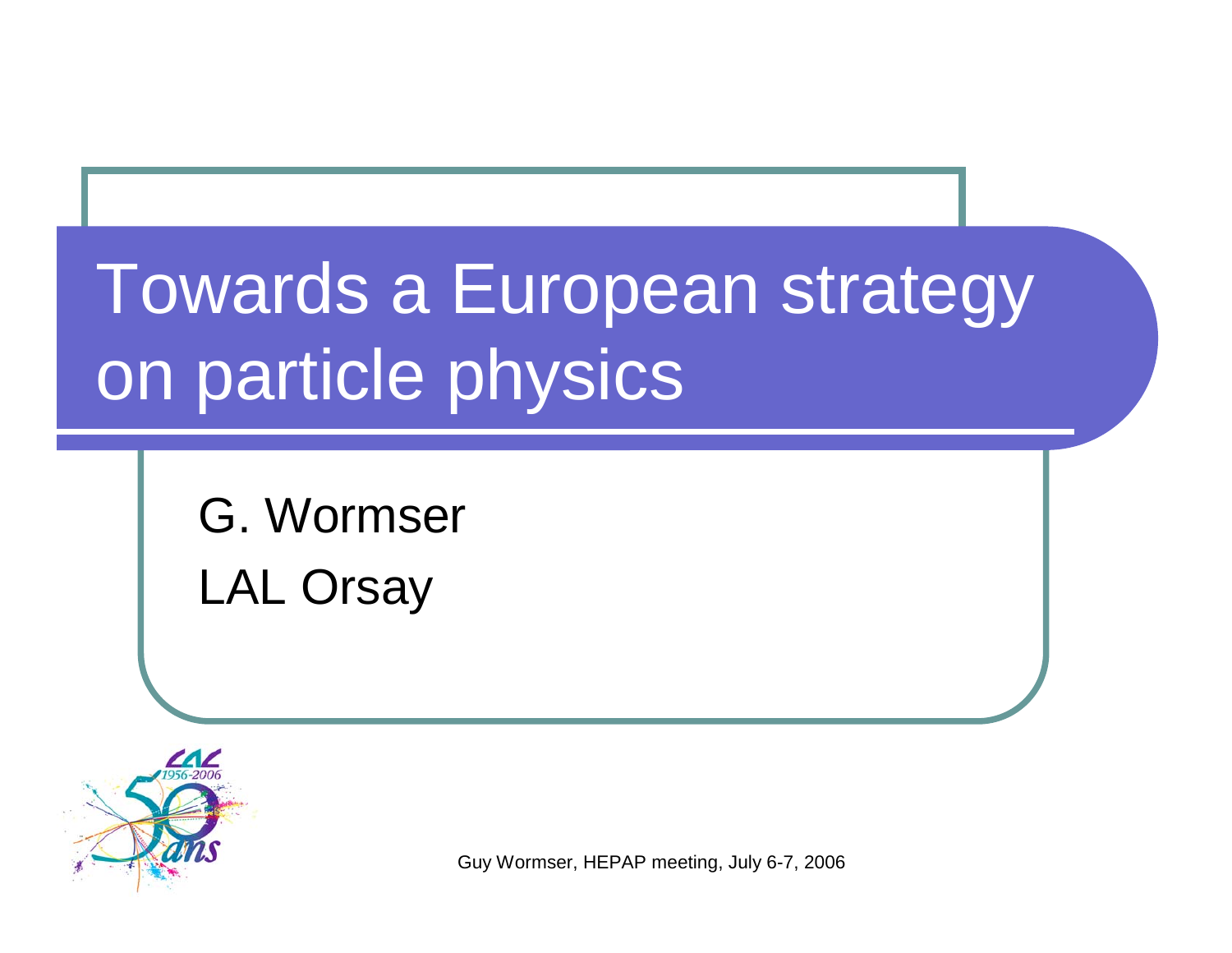#### Talk outline

- The process to define a European strategy on particle physics
- The Zeuthen meeting and documents
- The European priorities
- US-Europe relationship
- Personal proposal to start implementing a global model of collaboration
- **Summary**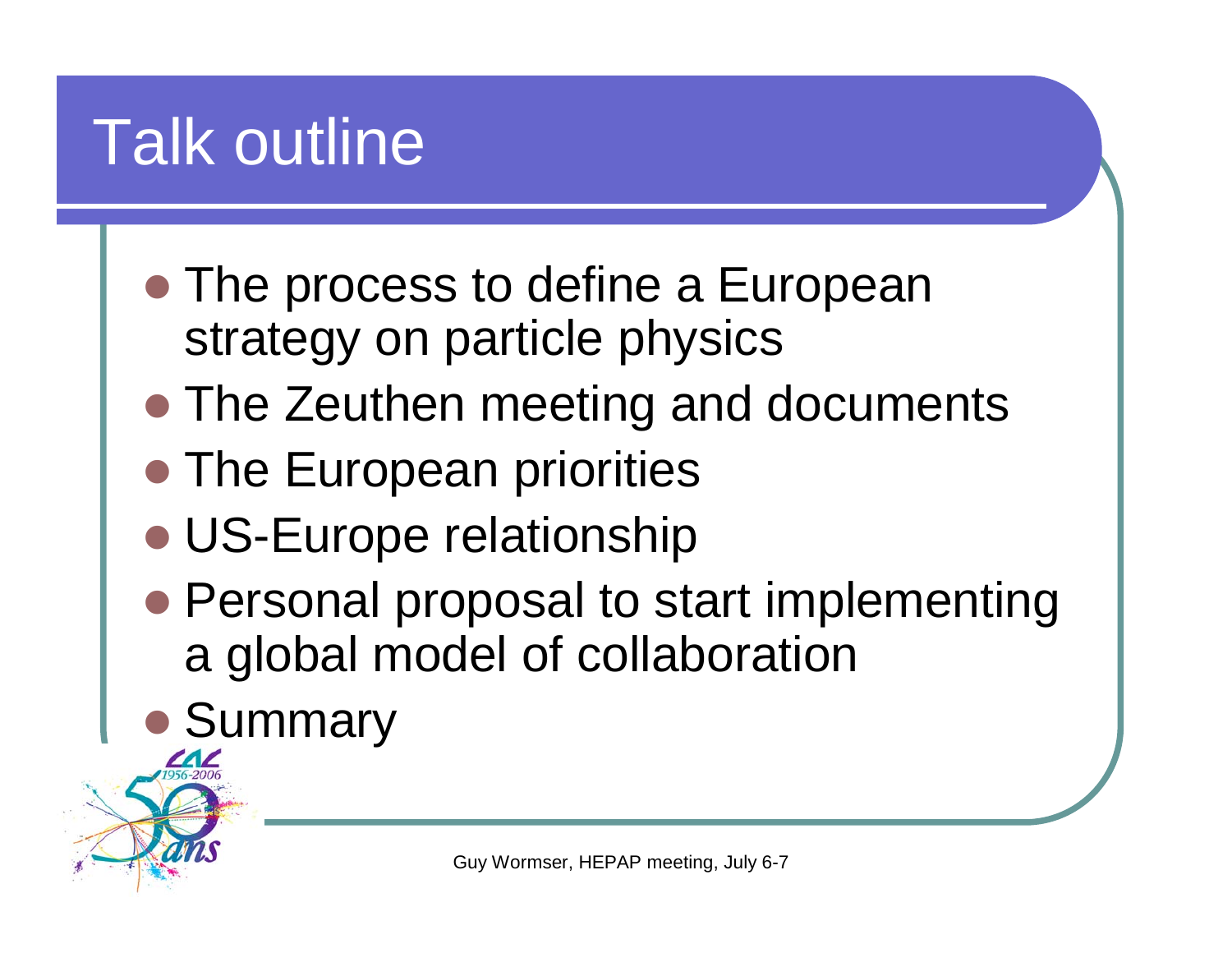### Europe political complexity

- More than 40 countries in Europe
- $\bullet$ CERN member states : 20 countries
- $\bullet$ European Union members states 25 soon 27 countries
- Where is Europe boundary in particle physics: Russia, Israel, Turkey?
- Two major labs CERN, DESY, one internationally driven, the other one nationally funded but open to international participaton
- Several more accelerator centers nationally funded: Frascati, PSI, RAL/Daresbury
- APpEC (club of funding agencies) recently created to coordinate European astroparticle physics

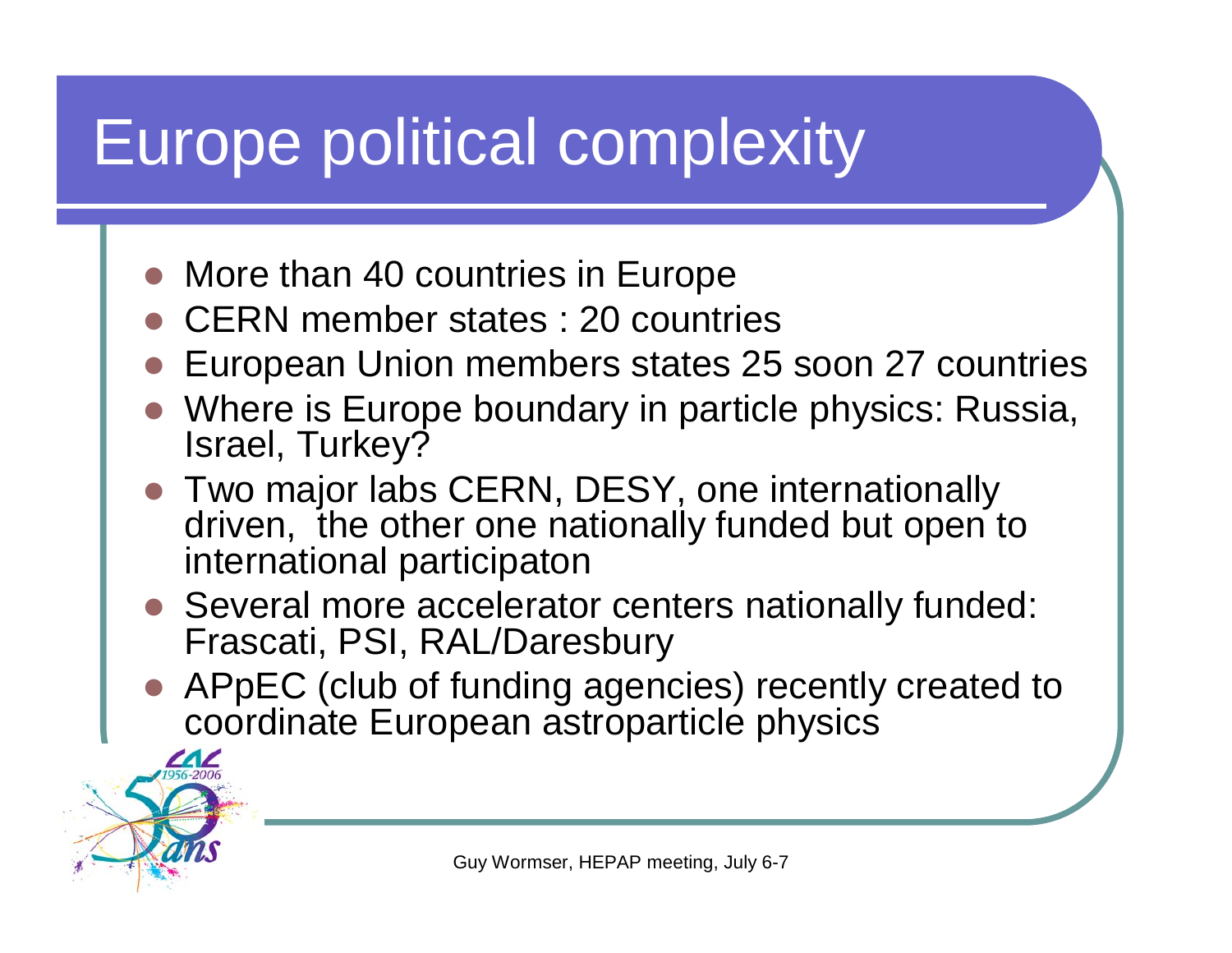#### The European Union tools and councils

- O Multiyear R&D framework plans 6th PCRD, 7th PCRD 2007-2013
- The ESFRI board and roadmap
- O The European Research Council
- O New tools in the 7th PCRD NCI: New Construction Initiatives. Call launched early 07, 600 M€, the initiative has to be in the ESFRI roadmap
- Official delegation of ESFRI to CERN Council process for HEP ralted matters.
- O Important EU contribution to HEP european programs since 6th PCRD, especially in accelerator R&D (CARE, EUROTEV, EUROFEL, EUDET,EURISOL, EUROTRANS) (~100 M€) and Grids (DATAGRID, EGEE, EGEE-II) (82 M€)
- O Strong expectation in the 7th PCRD, especially for a large SupraConductivity RF facility, to be based at CERN.



Guy Wormser, HEPAP meeting, July 6-7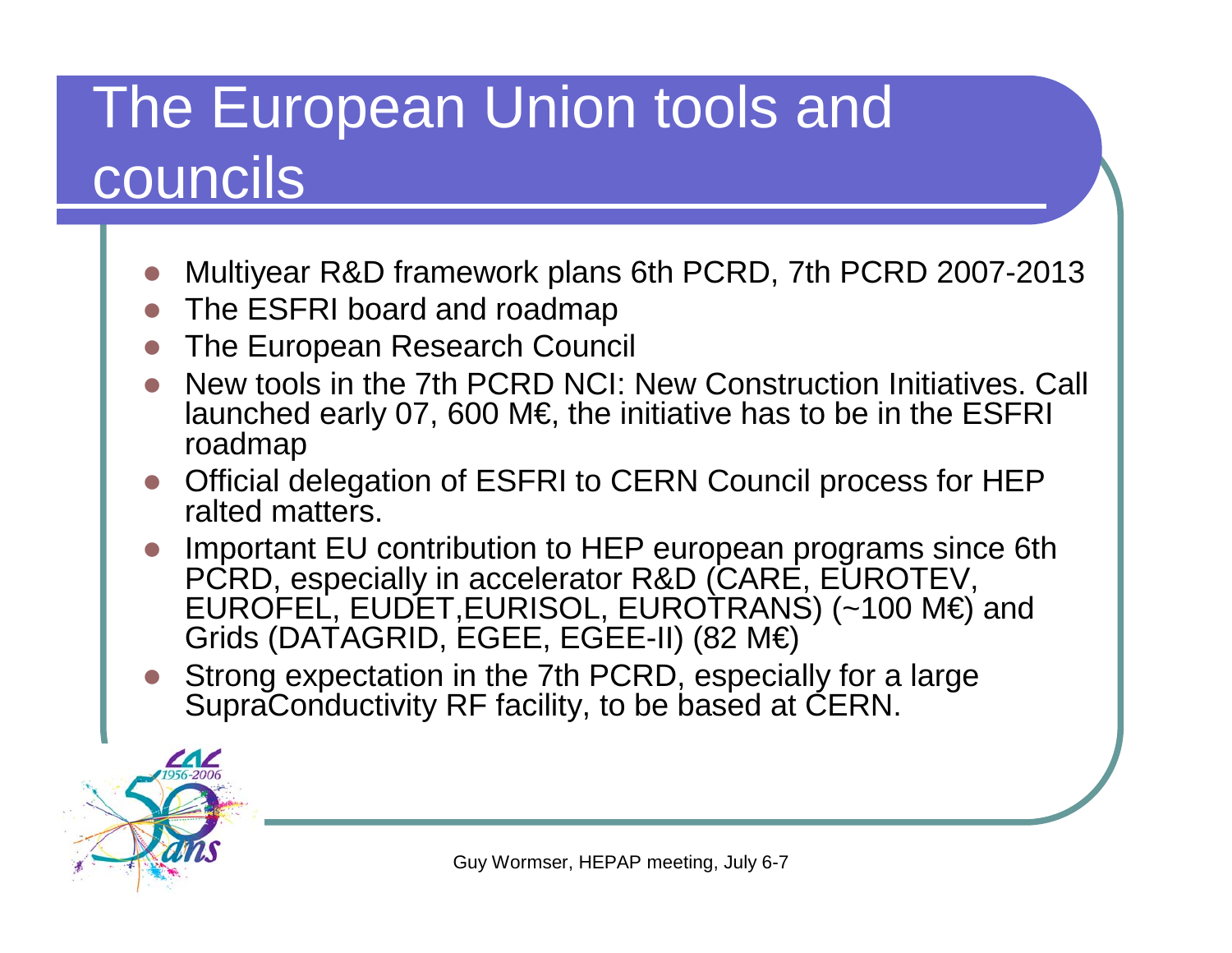#### The CERN Council strategy process

- All details can be found at:
- O http://council-strategygroup.web.cern.ch/council-strategygroup/
- Started in September 2005 under the aegis of section 2b of the CERN convention
- Three phases
	- $\bullet$  Community input : the Orsay symposium January 2006
	- $\bullet$  Strategy group workshop : Zeuthen meeting May 2006

z CERN council approval : Lisbon, July 14, 2006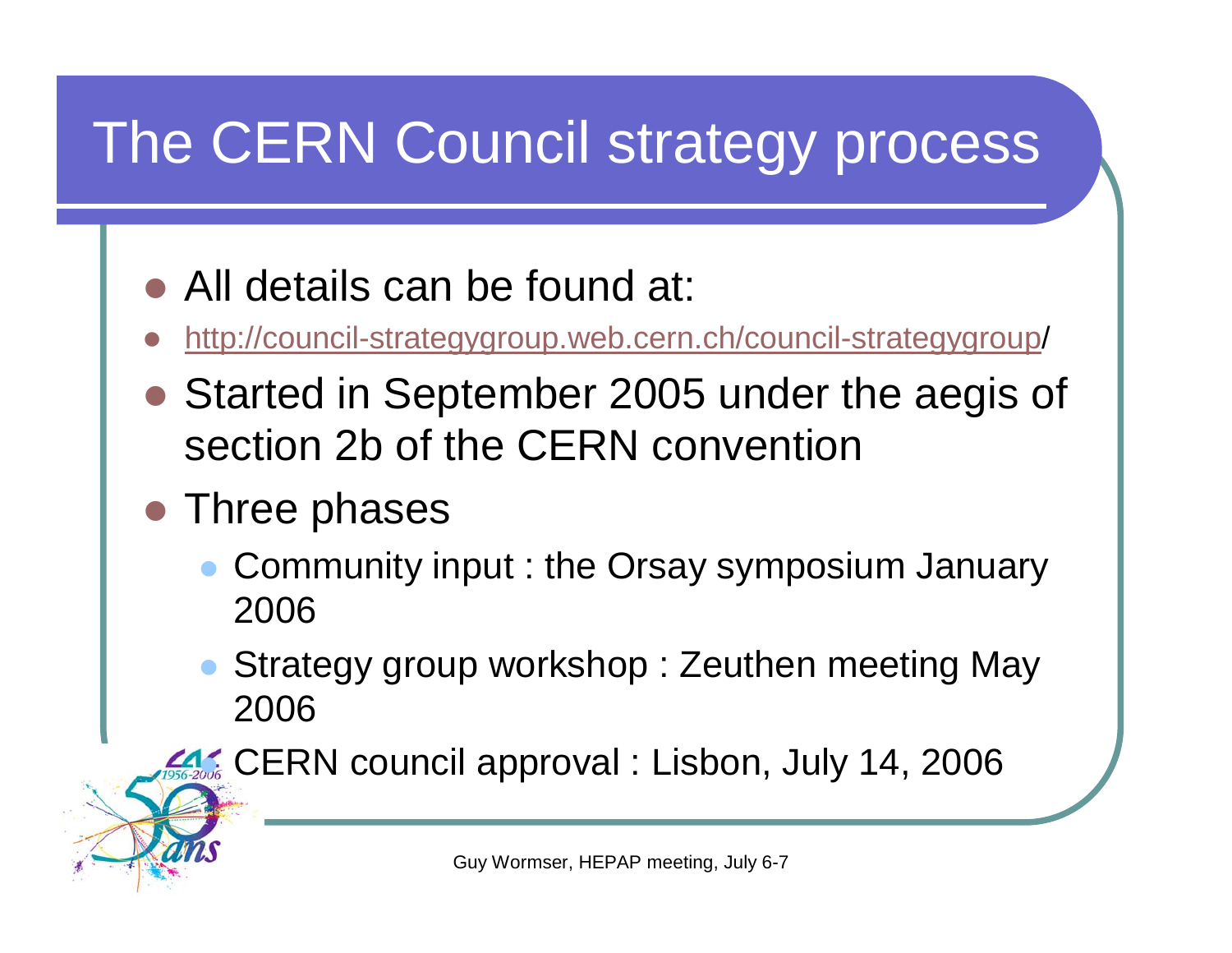## CERN convention

- z .1. The Organization shall provide for collaboration among European States in nuclear research of Diganization shall have no concern with work for military requirements and the results of its experimental and theoretical work shall be published or otherwise made generally available.
- $\bigcirc$  2. The Organization shall, in the collaboration referred to in paragraph 1 above, confine its activities to the following:
	- $\bullet$  (a) the construction and operation of one or more international laboratories (hereinafter referred to as "the Laboratories ") for research on high-energy particles, including work in the field of cosmic rays; each Laboratory shall include:
		- (i) one or more particle accelerators;
		- $\bullet$  (ii) the necessary ancillary apparatus for use in the research programmes carried out by means of the machines referred to in (i) above;
		- z (iii) the necessary buildings to contain the equipment referred to in (i) and (ii) above and for the administration of the Organization and the fulfilment of its other functions;
	- $\bullet$  (b) the organization and sponsoring of international co-operation in nuclear research, including co-operation outside the Laboratories; this co-operation may include in particular:
		- z(i) work in the field of theoretical nuclear physics;
		- z (ii) the promotion of contacts between, and the interchange of, scientists, the dissemination of information, and the provision of advanced training for research workers;
			- (iii) collaborating with and advising other research institutions;
			- (iv) work in the field of cosmic rays.

z

z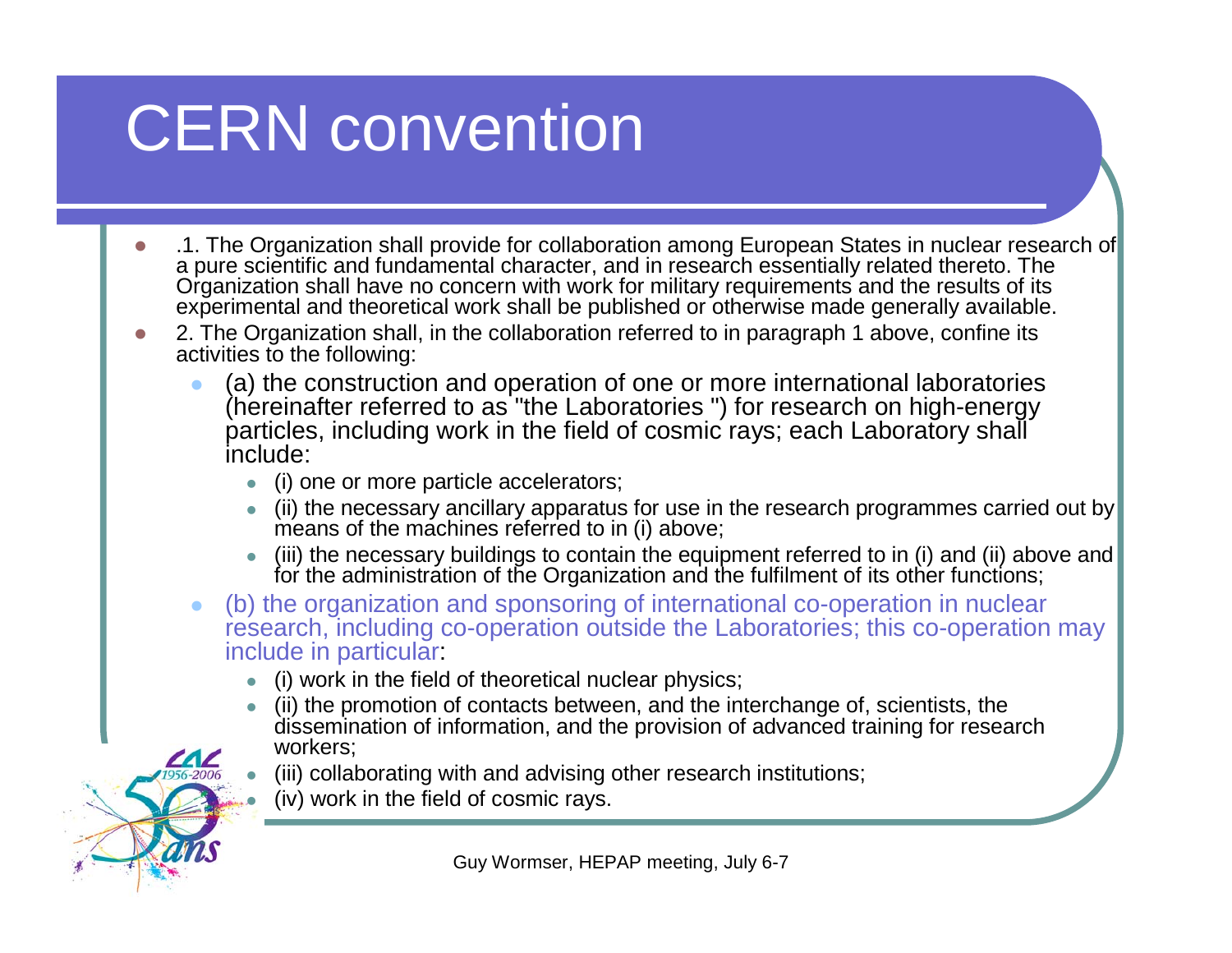#### The actors of the Strategy process

- O CERN council : Governement representatives of member states(for large countries, one scientific and one political delegate) (works with one vote per country)
- O Observer status granted to :
	- $\bullet$ Turkey, Israel , Russia, EU, UNESCO
	- $\bullet$ USA, Japan, India (given for LHC contributions)
- O The strategy group :
	- $\bullet$ Chairs: Ken Peach (SPC chair), Torsten Akesson (ECFA chair)
	- $\bullet$  Preparatory group : Chairs +8 « ad personem » members picked up for R-ECFA and SPC
	- $\bullet$  Directors of 8 large european laboratories : CERN, DESY, RAL, PSI, LNF Frascati,LN Gran Sasso, LAL Orsay, DAPNIA Saclay
	- $\bullet$ 20 persons designated by the 20 member states
	- $\bullet$ Usually the CERN council (scientific) delegate
	- $\bullet$ Invited members from the observer states (with an observer status)

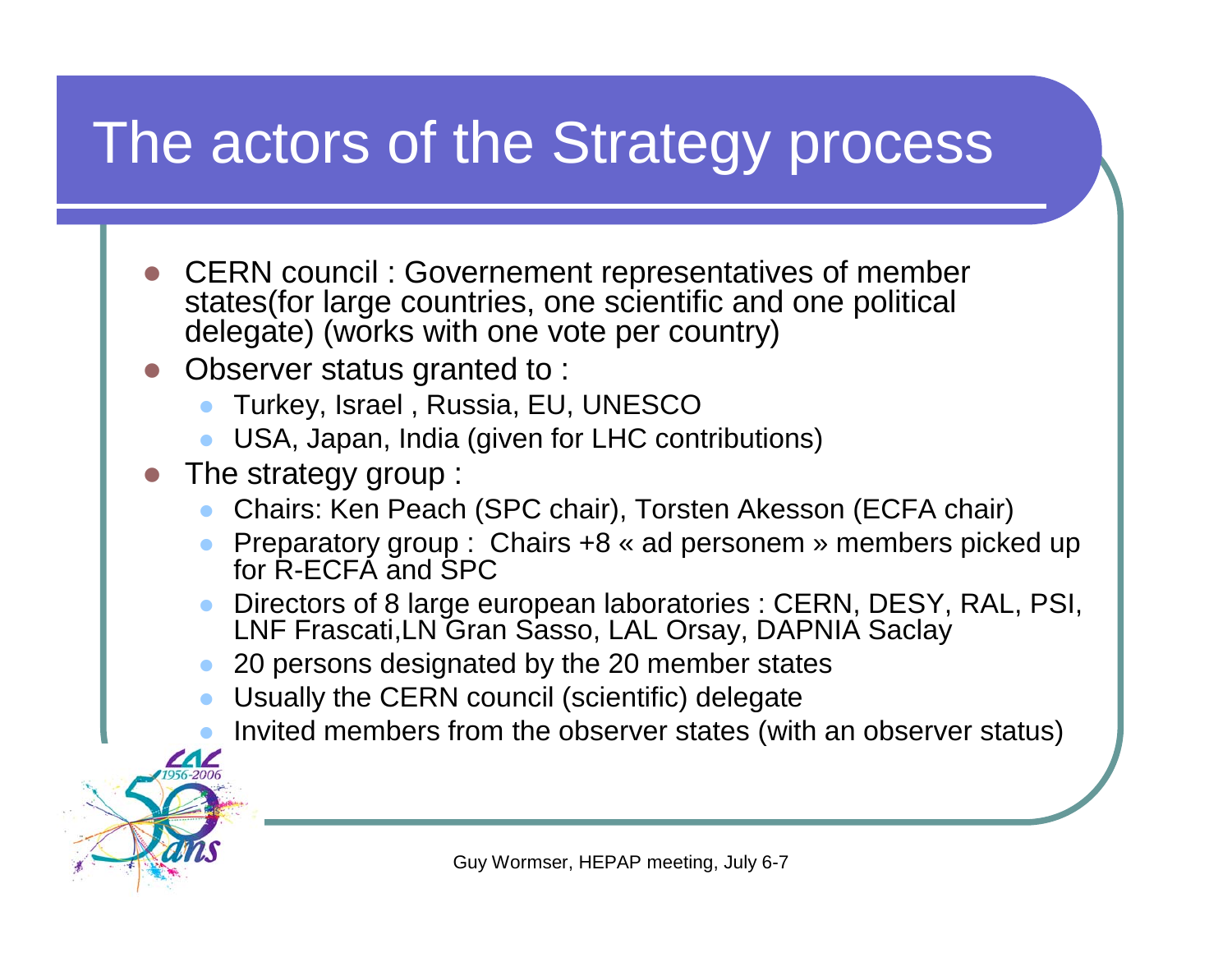### The Orsay symposium

- Organised by LAL Orsay January 30-February 1, 2006
- Very strong participation of the European community:  $>400$  present  $+$  400 connected by video at one time or another (80 peak)
- http://events.lal.in2p3.fr/conferences/Symposiu m06/
- O Presentations and discussions were summarized in a « briefing book » given to Zeuthen workshop participants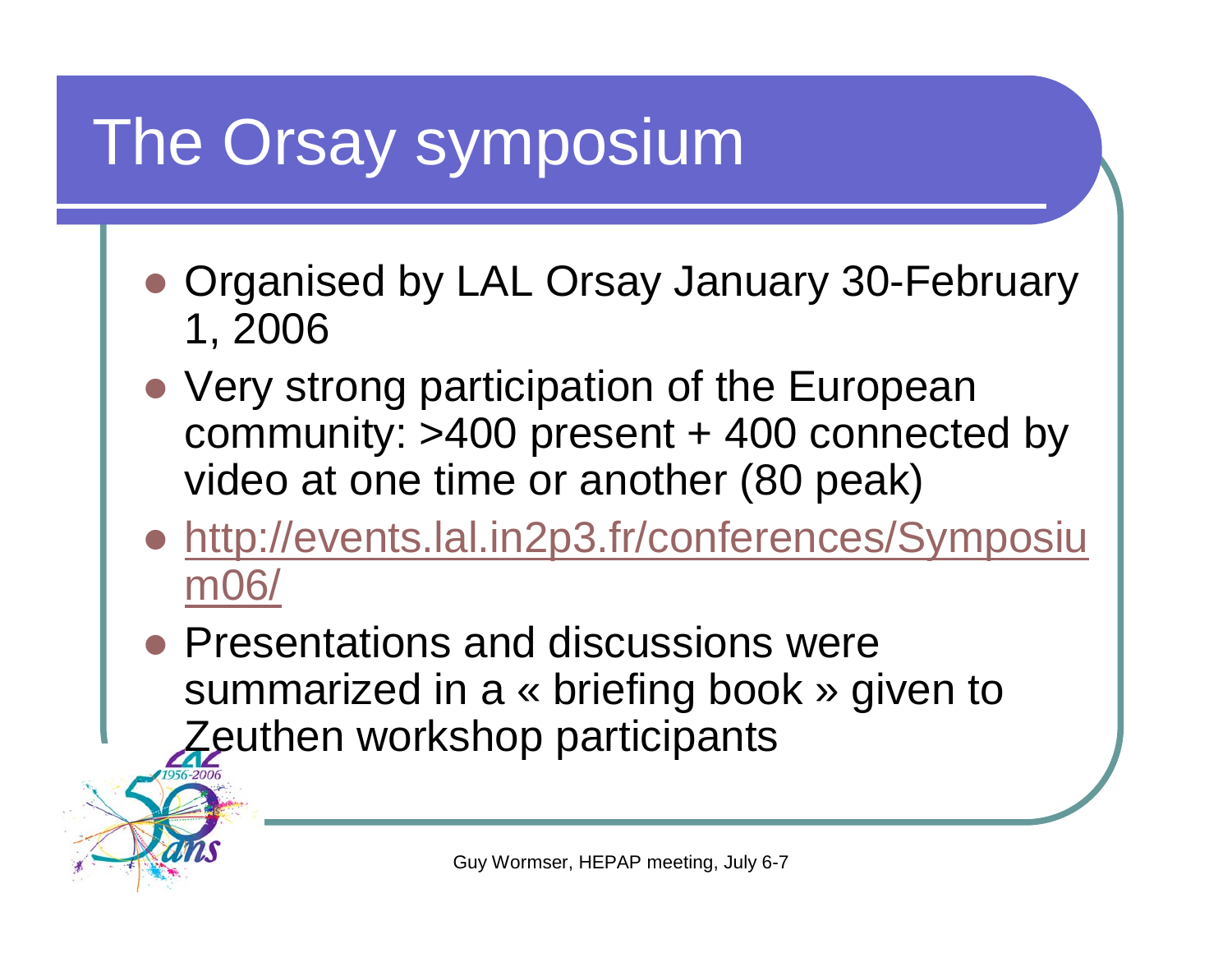#### The Zeuthen workshop

- One main deliverable: a two-page bulleted strategy document, to be submitted to the special session of CERN Council (Lisbon July 14) for unanimous approval
- This document had therefore to be unanimously approved at Zeuthen!
- A second deliverable ; a 20 page document backing this strategy document
- O Organized around many working groups (membership chosen by preparatory group)
- Success can be declared: a non empty document xas indeed unanisously approved. Important not to underestimate this achievement!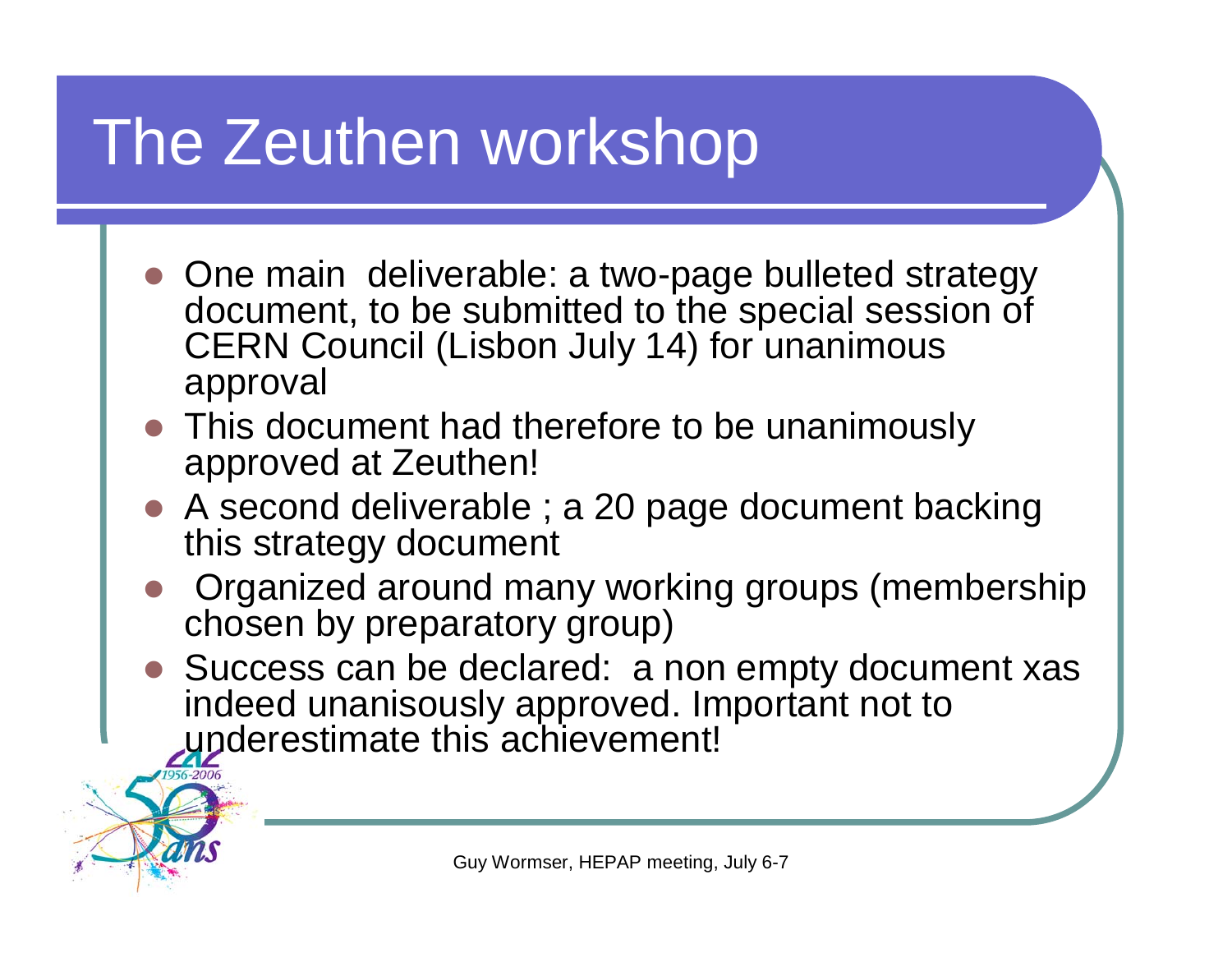## The Draft Strategy Document

#### **z** Contains 17 statements

- z 2 general issues
	- $\bullet\,$  European role and structure in HEP
	- Need for an European strategy
- z 8 scientific activities
	- Not very different from EPP2010
	- $\bullet\,$  Mentions links with nuclear physics and theoretical physics
- z 4 organizational issues
	- $\bullet$  How to pursue the strategy process
	- Global scale collaboration
	- Relationship with  $EU$
	- Relationship with non member states
- $\bullet$  3 complementary issues
	- zOutreach, technology transfer to other scientific fields, industry

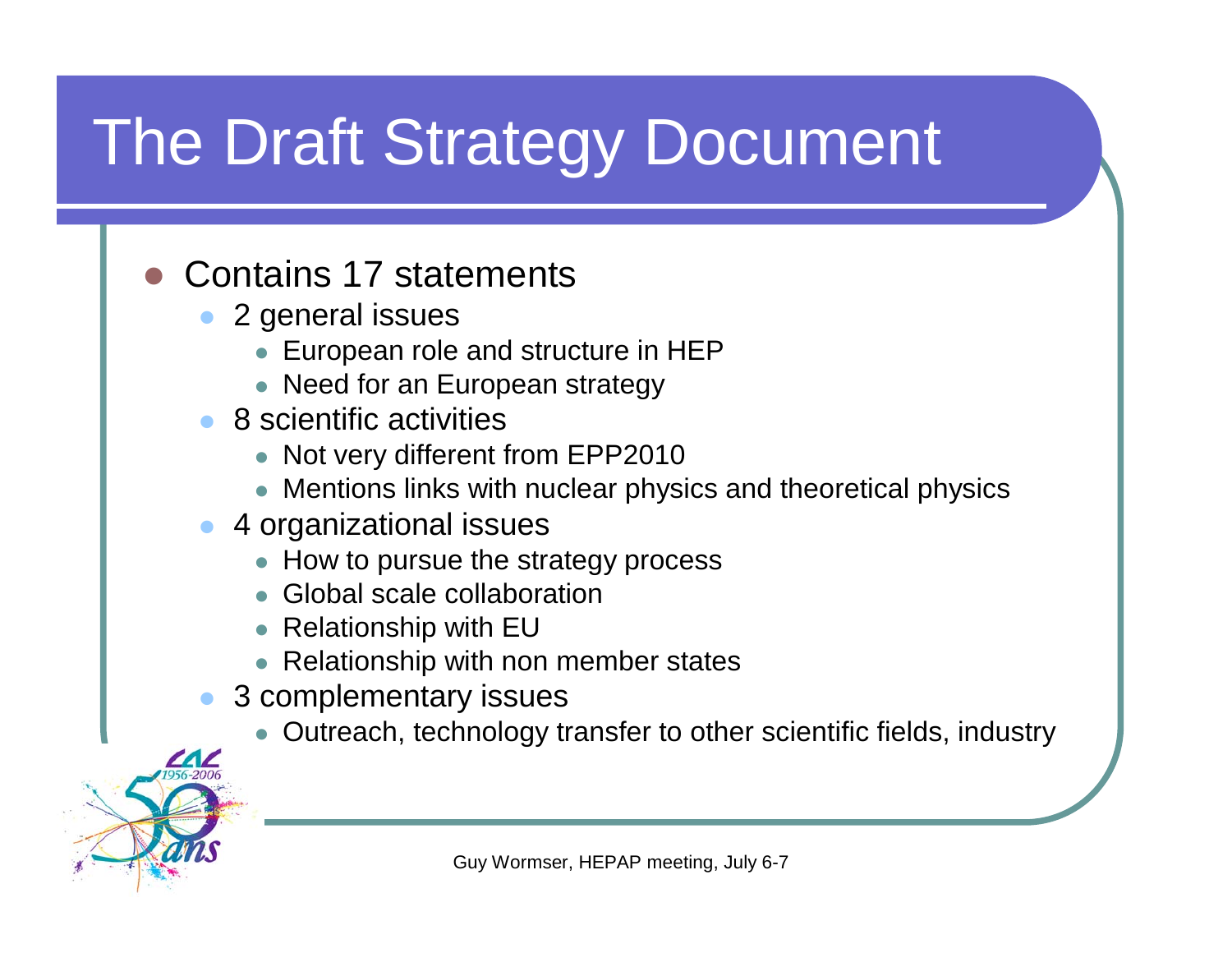#### Reminder: the EPP2010 priorities

- **z** Fully exploit the LHC
- z Major program of R&D design, industrialization, amanagement and financing studies of teh ILC accelerator and detectors; Intent to host; make <sup>a</sup> compelling bid
- Stronger emphasis on the interface of particle physics, astrophysics and cosmology
- Develop a strong and well coordinated neutrino program with internatonial planning and cooperation
- z Best possible efforts on small and large scale precision experiments

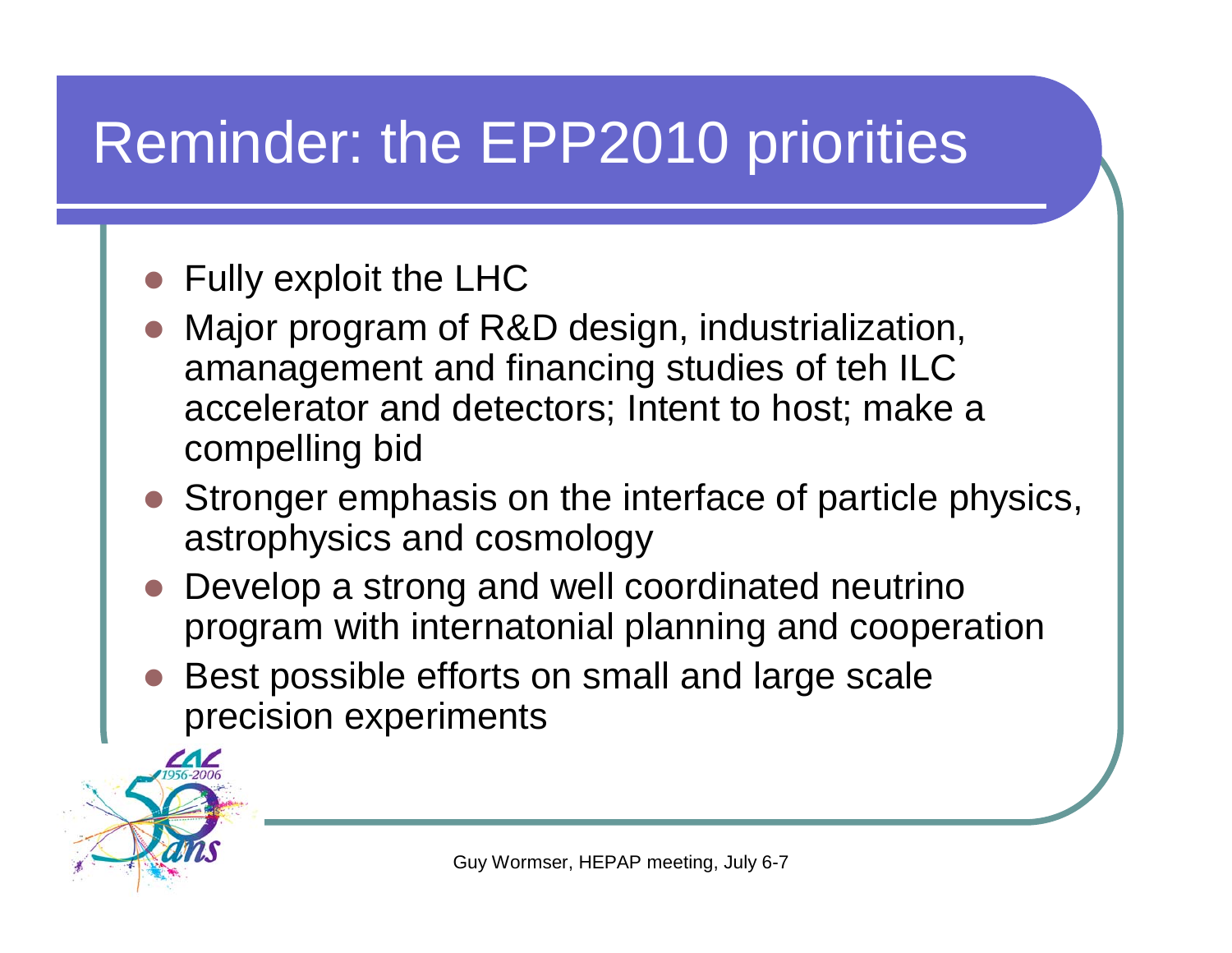## The dual role of CERN council

- z One key aspect of the European strategy process is the ability of CERN council to work in a dual way
	- $\bullet$ (a) Taking care of the CERN laboratory in Geneva when meeting there
	- $\bullet$ (b)Taking care of European strategy as a whole when meeting abroad
- z Note again that CERN Council is direct representation of European governements
- z An important point is the connection between the two function:
	- $\bullet$  Will approved (in mode (b)) strategic decisions implying increased CERN budget be followed by the vote of a budget increase in mode (a)
	- $\bullet$  Frst example coming very soon: DSD document stresses the need for extra R&D effort
- z Who will represent Europe in a global collaboration mode
	- $\bullet$ First example : Europe presentation in FALC
- O Will CERN council manage European contribution (financial and/or technical) to a global machine channeled thru CERN organization

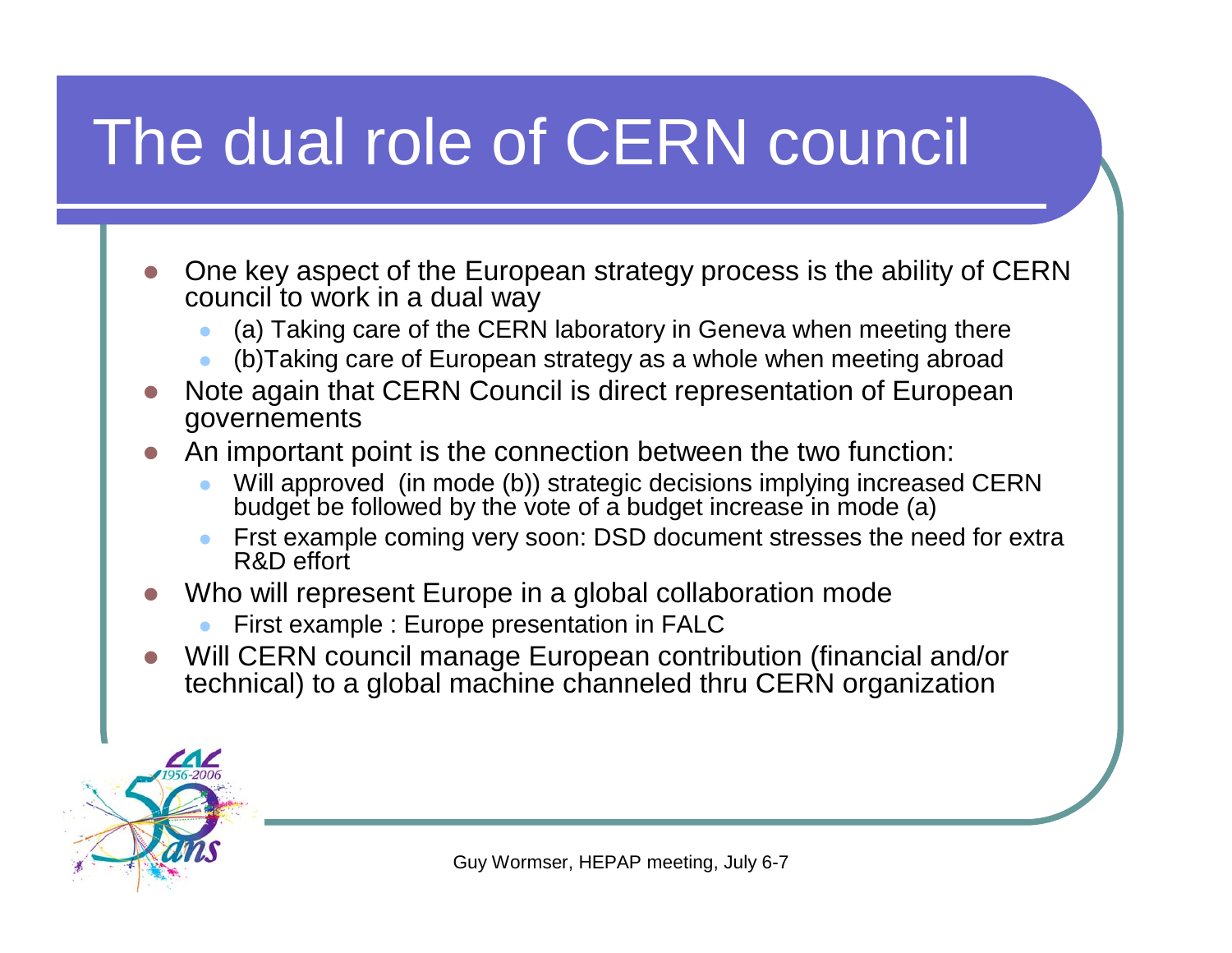### Europe/US relationship

- zDifficult transition from a world of competition to a world of global cooperation
- zVery important to realize that today, some feelings of mistrust exist on both sides!
- z From Europe:
	- z Widespread feeling (also shared by some in the US!) that the overall scenario of US participation in the LHC is a very good deal for US
		- Does not necessarily imply that past agreements must be renegociated
	- How compelling a compelling US ILC bid can really be?
	- z How to guarantee that the next large machine in Europe will be more globally financed than the LHC has been
- z From the US
	- zWhy accusing US who is respecting signed agreements?
	- z Can Europe make decisions thru CERN council requiring unanimous approval, especillay with the large weight of the « small countries »
	- zCan the decoupling between the two roles of the CERN council be strong enough to let Europe invest in something large not in Geneva.
	- z US is opening widely its various councils to European participation. Why Europe is not doing the same?



Guy Wormser, HEPAP meeting, July 6-7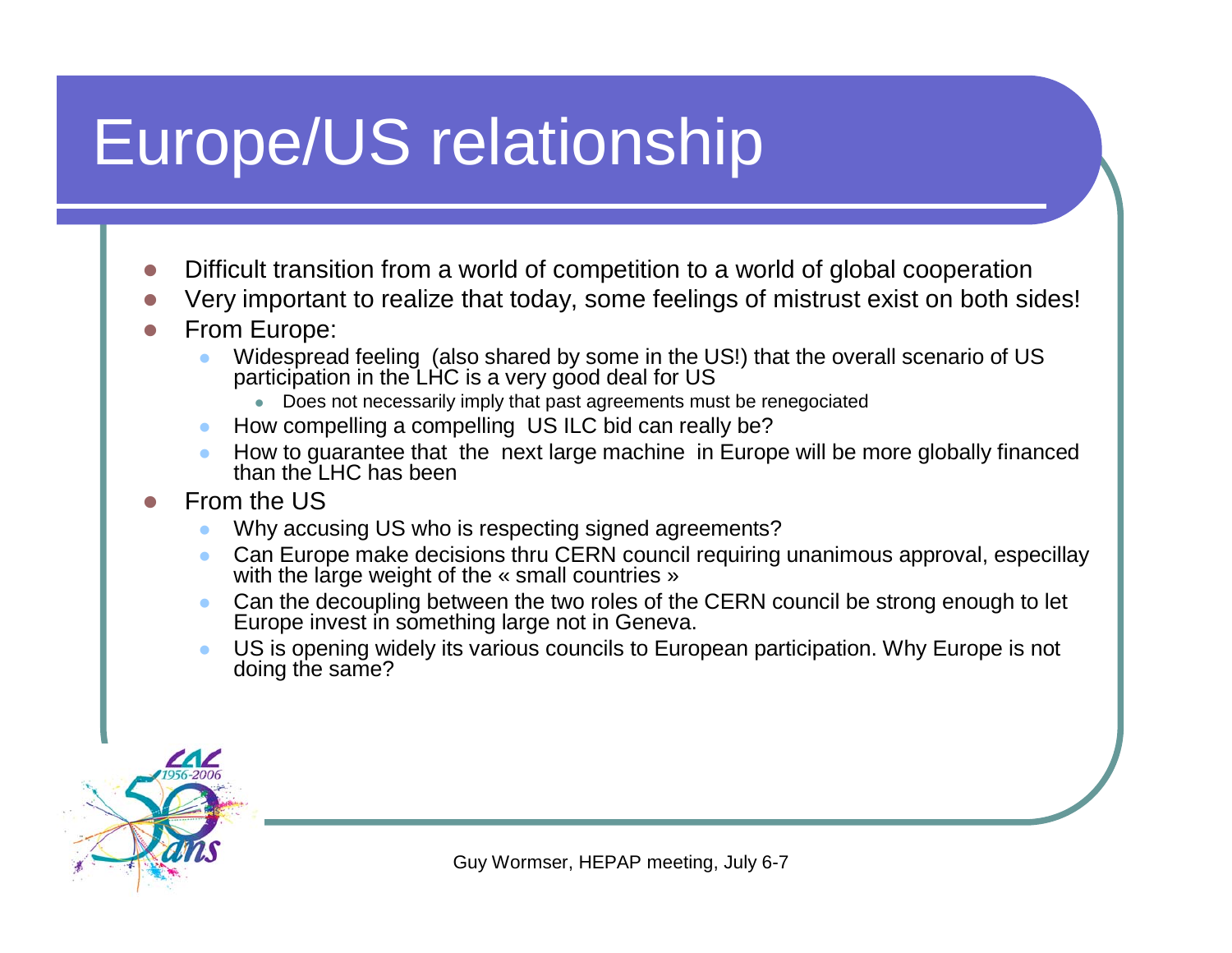#### A personal model to « break the ice »

- **z**  This was (rather intensely) discussed at Zeuthen but it represents here only my personal views
- **z**  Use the LHC upgrade program as a short-term moderate cost first example of a future global machine
	- $\bullet$ LHC upgrade is key part of both Europe and US strategies
	- z Treating LHC upgrade in a global mode allows to exercize the model when costs scale is « moderate » (200-400 MCHF)
	- It will soothe the LHC Us contribution « problem » (viewed from Europe) while preserving ICFA rules for free usage of beams
	- $\bullet$  It will encourage Europe to invest massively in a non European machine, not having to wait 20 years to see if the reciprocity can be reached.
	- zRather in line with new FALC role

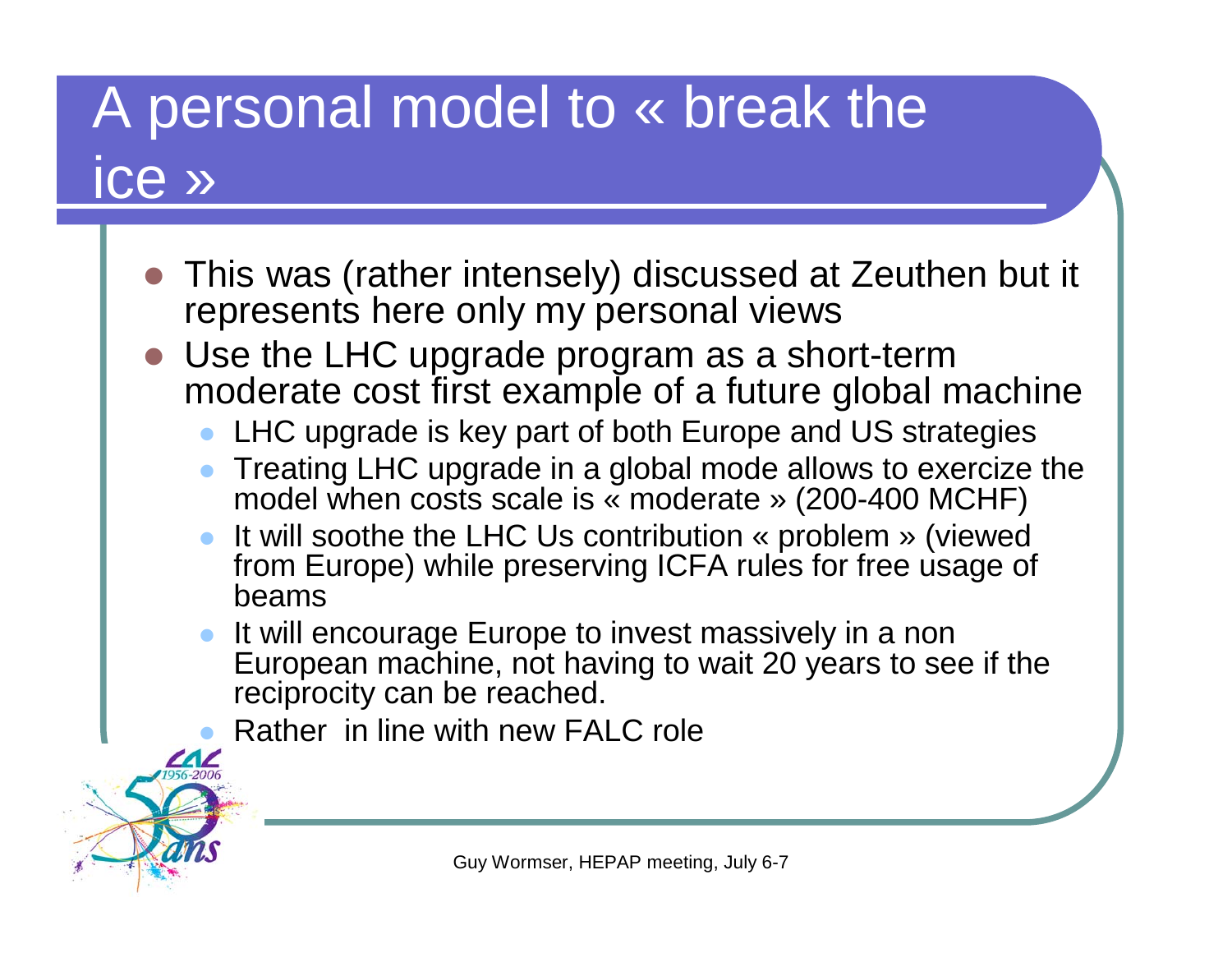#### European contributions to a world wide project abroad

- zAgain, intensively discussed in Zeuthen but my personal views expressed here
- z Many european countries including some of the « small countries », want to participate to the ILC
- z This can only be achieved « thru CERN », ie meaning thru their contribution to the CERN budget
- z From ~2012 onwards, IF the CERN budget is kept at the present level, ~300 MCHF per year would become available for new projects. Could be split in three parts:
	- LHC upgrades
	- zExtensive R&D for the next large scale accelerator in Europe
	- z« Centralized » participation to a world wide machine not based in Europe (ECP)
- z European participation to the world wide machine would be supplemented by direct participation of european countries on a voluntary basis. (Could still transit thru CERN if desired) (EVP)
- zPractical example: assuming ECP=100 MCHF/y over 10 y and EVP=ECP, Europe could contribute 2 GCHF to a non european based ILC (rather optimistic scenario but maybe not totally crazy)



Guy Wormser, HEPAP meeting, July 6-7